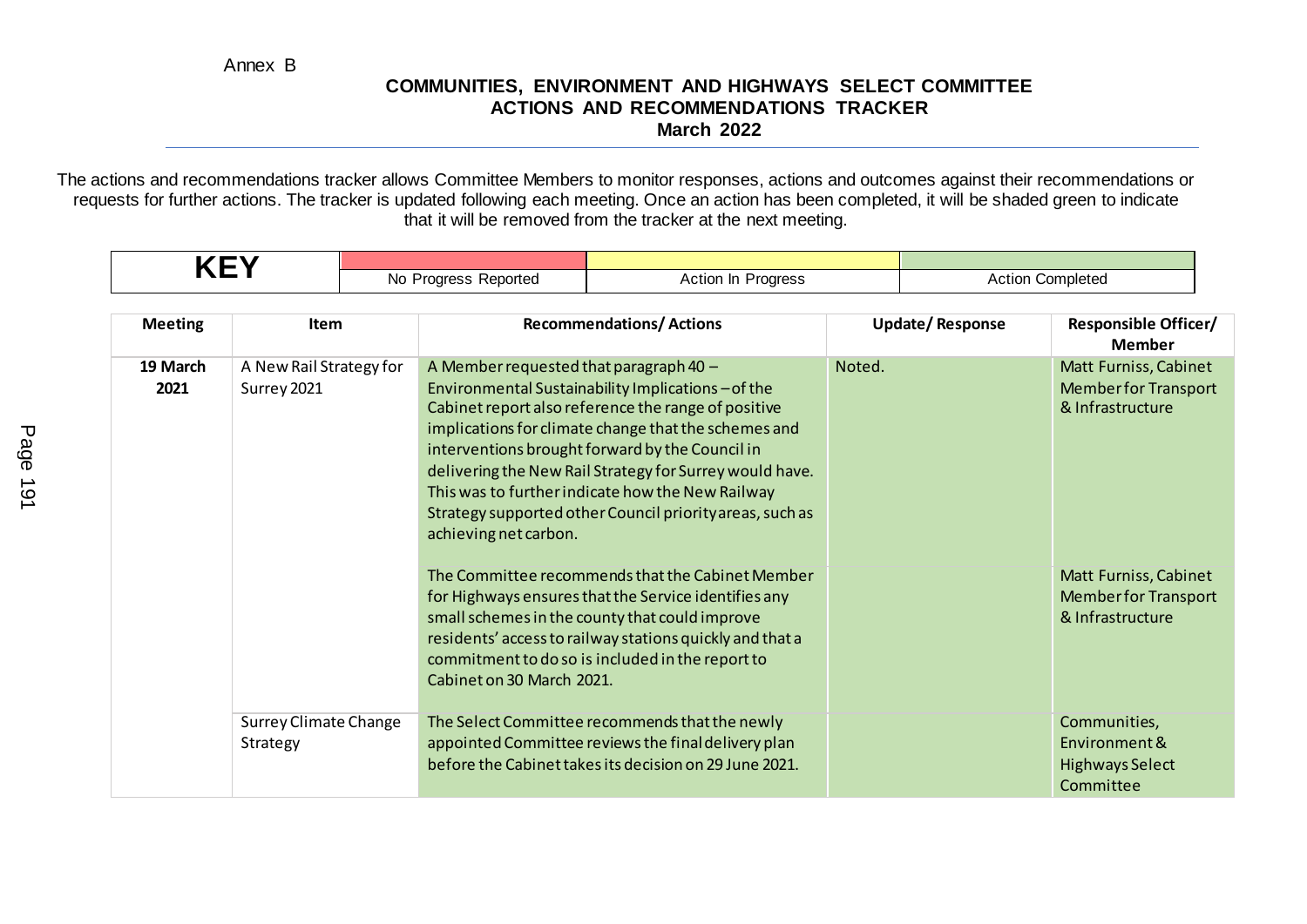| Annex A              |                                                                                                            |                                                                                                                                                                                                                                                                                                                                                                                                                                                                                                                                                                                                                                                                                                                                                                                        |                                                                             |                                                                                 |
|----------------------|------------------------------------------------------------------------------------------------------------|----------------------------------------------------------------------------------------------------------------------------------------------------------------------------------------------------------------------------------------------------------------------------------------------------------------------------------------------------------------------------------------------------------------------------------------------------------------------------------------------------------------------------------------------------------------------------------------------------------------------------------------------------------------------------------------------------------------------------------------------------------------------------------------|-----------------------------------------------------------------------------|---------------------------------------------------------------------------------|
|                      | <b>Surrey Fire and Rescue</b><br>Service Implementation<br>Of Making Surrey Safer-<br>Our Plan 2020 - 2023 | It is recommended that the Select Committee adopt the<br>following points identified by the Working Group as the<br>basis for future scrutiny of the SFRS:<br>Areas of ongoing improvement work that form part<br>$\bullet$<br>of the 'Making Surrey Safer' Plan such as improving<br>workforce diversity and recruitment to on-call<br>positions<br>Analysing comparative data showing the relative<br>$\bullet$<br>performance of SFRS with other suitable peer Fire<br>and Rescue Authorities<br>Analysis of incidents where the first appliance to<br>$\bullet$<br>critical incidents exceeded 10 minutes<br>Analysis of satisfaction levels with the Service's<br>$\bullet$<br>communications<br>Qualitative evidence from frontline staff on changes<br>$\bullet$<br>to the SFRS | The Committee received an<br>update report from SFRS ON<br>21 January 2022. | Communities,<br>Environment &<br><b>Highways Select</b><br>Committee            |
| 16 September<br>2021 | South Western Railway<br>(SWR) consultation                                                                | The Select Committee recommends that the following<br>key points are reflected in Surrey County Council's<br>formal response to the South Western Railway (SWR)<br>consultation:<br>i.<br>The Council challenges the rigour of the<br>prediction of 60% pre pandemic levels at peak<br>periods in the proposed timetable. Should this<br>prove too low, the prospect of the passenger<br>over-crowding across the network (with health<br>implications with continuing COVID) is alarming<br>for Surrey residents.<br>ii.<br>Therefore, it is imperative that SWR develop a<br>high level of flexibility to adjust the timetable at<br>short notice in such circumstances.                                                                                                             | Noted by the Service and<br>incorporated.                                   | <b>Matt Furniss, Cabinet</b><br><b>Member for Transport</b><br>& Infrastructure |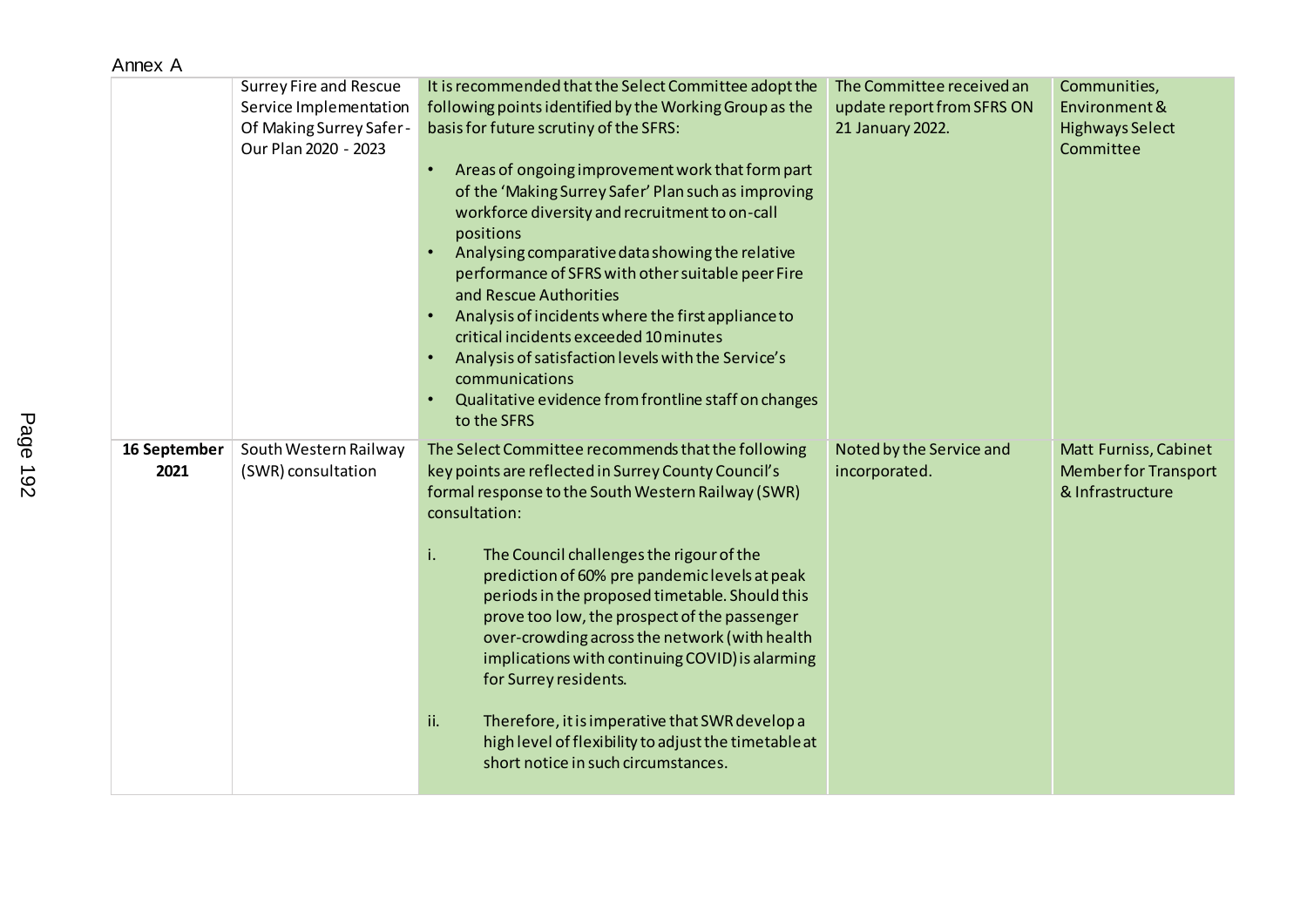|  |  | Annex A |  |
|--|--|---------|--|
|--|--|---------|--|

| iii.<br>The cuts to services run counter to the Council's<br>emerging Local Transport Plan and its Climate<br>Change Strategy, both of which actively seek to<br>encourage people to use public transport at all<br>times of the day.                                                                                                                                                                                                                                     |  |
|---------------------------------------------------------------------------------------------------------------------------------------------------------------------------------------------------------------------------------------------------------------------------------------------------------------------------------------------------------------------------------------------------------------------------------------------------------------------------|--|
| At individual level, the extensive peak and off-<br>iv.<br>peak reductions affecting stations in Epsom and<br>Ewell and Mole Valley will cause considerable<br>inconvenience and act as a perverse<br>disincentive to rail travel in favour of the car.<br>The Council also asks whether liaison has taken<br>place with Southern who also serves this route.<br>The County Council would like the service to<br>remain at pre pandemic level and abandon this<br>change. |  |
| The Council welcomes the new rolling stock of<br>V.<br>ten car trains but notes that, despite this, peak<br>hour seats in December 2022 will only be 86%<br>of May 2019 levels. The Council would be<br>disappointed if this results in even more<br>passengers having to stand.                                                                                                                                                                                          |  |
| vi.<br>The Council has strong reservations as this<br>proposal runs contrary to Surrey County<br>Council's Climate Change targets and<br>sustainable travel policies. In addition, there are<br>serious concerns about fewer trains on<br>Sundays, which hampers the service's ability to<br>support the leisure provision and reduces<br>availability during the peak time.                                                                                              |  |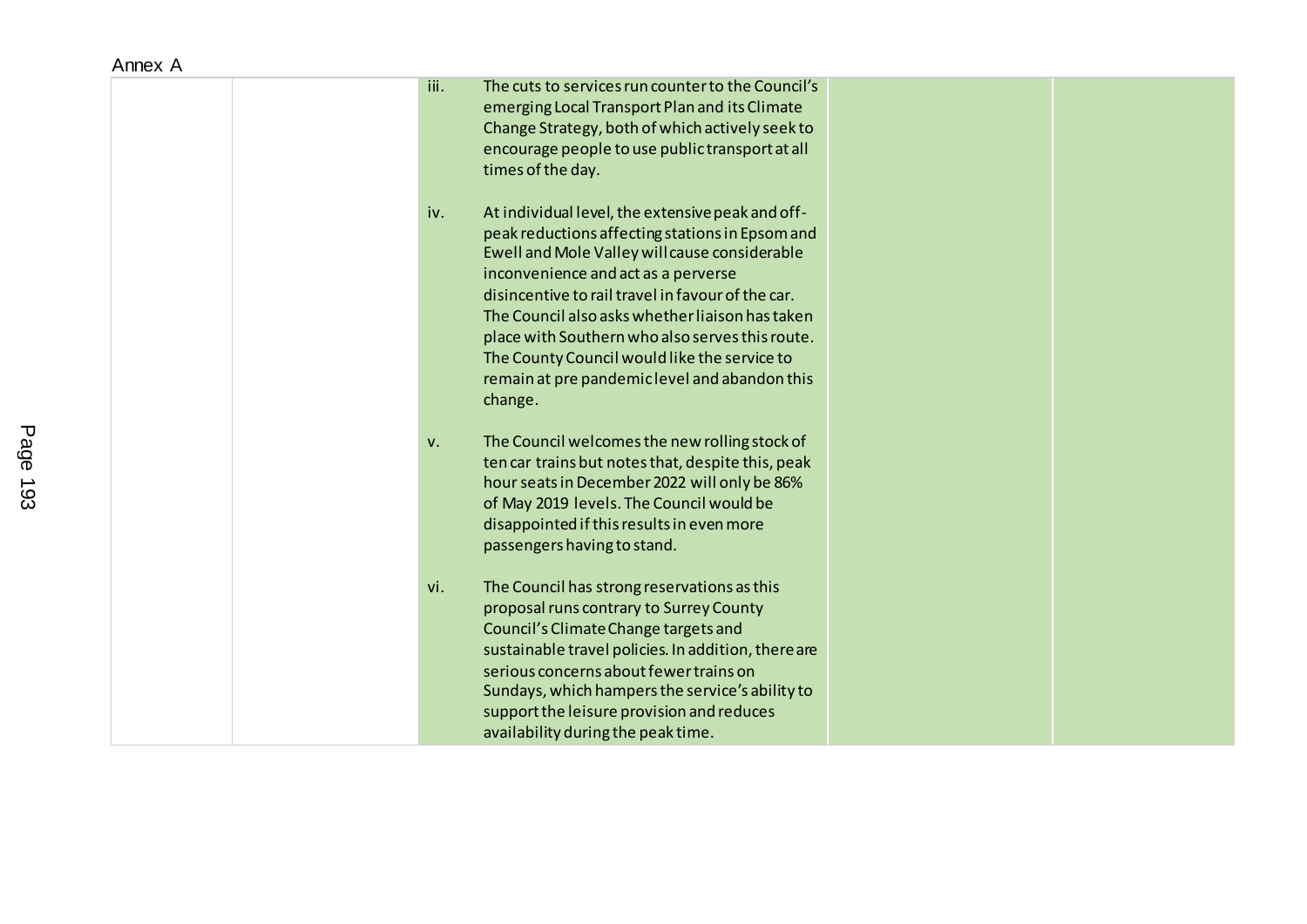| Highway's New Term<br><b>Maintenance Contract</b> | While supporting the contents of the Report and the<br>rigorous process leading to the award of the contract,<br>the Committee recommends:                                                                                                                                                                                                                                                                                        | Noted by the Service and<br>Cabinet Member. | Matt Furniss, Cabinet<br><b>Member for Transport</b><br>& Infrastructure |
|---------------------------------------------------|-----------------------------------------------------------------------------------------------------------------------------------------------------------------------------------------------------------------------------------------------------------------------------------------------------------------------------------------------------------------------------------------------------------------------------------|---------------------------------------------|--------------------------------------------------------------------------|
|                                                   | Timely and robust details of the specific<br>i.<br>improvements Surrey residents will be<br>expecting from this new contract, particularly<br>regarding the reporting of and quality of work<br>on potholes and other highways matters and<br>the overriding importance of 'Right First Time'.                                                                                                                                    |                                             |                                                                          |
|                                                   | Early publication of the chosen contractor's<br>ii.<br>commitment to "improve engagement with<br>residents" and improve communication with<br>them on planned works etc. and collaboration<br>more generally. This should also involve elected<br>Divisional members. The Reference Group of<br>Councillors which has been involved throughout<br>the contracting process can play a constructive<br>role in helping shape these. |                                             |                                                                          |
|                                                   | That a robust process remains in place for the<br>iii.<br>transition phase and initiated for mobilisation<br>period.                                                                                                                                                                                                                                                                                                              |                                             |                                                                          |
|                                                   | That unannounced and random spot checks on<br>iv.<br>a regular basis be considered as part of an<br>effective contractual management process; the<br>contract is easy to understand with strong<br>governance and monitoring provisions for<br>dispute resolution mechanism and in an<br>unlikely termination scenario from Surrey<br>County Council's perspective.                                                               |                                             |                                                                          |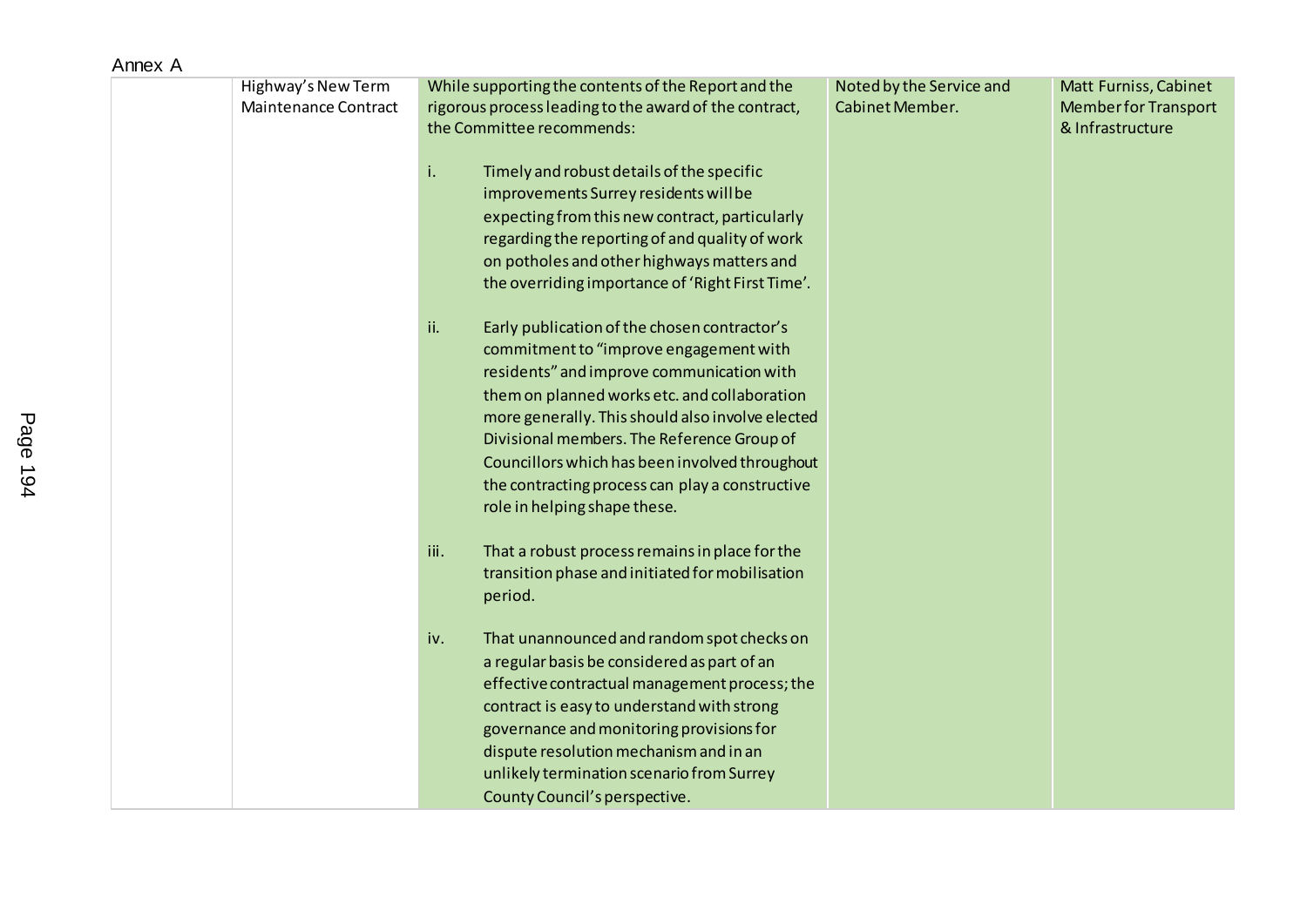|                          | More publicity/communication be considered<br>V.<br>for social value activities and projects<br>undertaken as part of the new partnership.                                                                                                                                                                                                                                                                                                                                                                                                                                                                                                                                                                                                                                                                                                                                                                                                                                                                                                                                                                                            |                                                            |                                                                          |
|--------------------------|---------------------------------------------------------------------------------------------------------------------------------------------------------------------------------------------------------------------------------------------------------------------------------------------------------------------------------------------------------------------------------------------------------------------------------------------------------------------------------------------------------------------------------------------------------------------------------------------------------------------------------------------------------------------------------------------------------------------------------------------------------------------------------------------------------------------------------------------------------------------------------------------------------------------------------------------------------------------------------------------------------------------------------------------------------------------------------------------------------------------------------------|------------------------------------------------------------|--------------------------------------------------------------------------|
| <b>Buses Back Better</b> | Communities, Environment and Highways Select<br>Committee support the County Council's intention to<br>produce a Bus Service Improvement Plan and the<br>creation of an Enhanced Partnership Scheme, both of<br>which are a National Bus Strategy requirement and<br>commends the extensive range of ambitious initiatives<br>contained in the Report, while also recommending that:<br>i. Serious consideration be given to reducing bus fares<br>(at least on some routes to begin with) as stipulated in<br>the Government's Policy document and in order to<br>make bus travel for Surrey residents a more viable and<br>better value option compared to driving a car.<br>ii. Family discount and other concessions (U18s, U16s,<br>etc.) bus fares be considered as part of the Bus Service<br>Improvement Plan (BSIP).<br>iii. Any app for passengers includes information on the<br>location of the expected service and the next available<br>bus on the map.<br>iv. The scope, terms of reference etc. for the<br>Partnership Governance Board and the Stakeholder<br>Reference Group are rigorously defined and delineated | Recommendations noted by<br>the Cabinet/Cabinet<br>Member. | Matt Furniss, Cabinet<br><b>Member for Transport</b><br>& Infrastructure |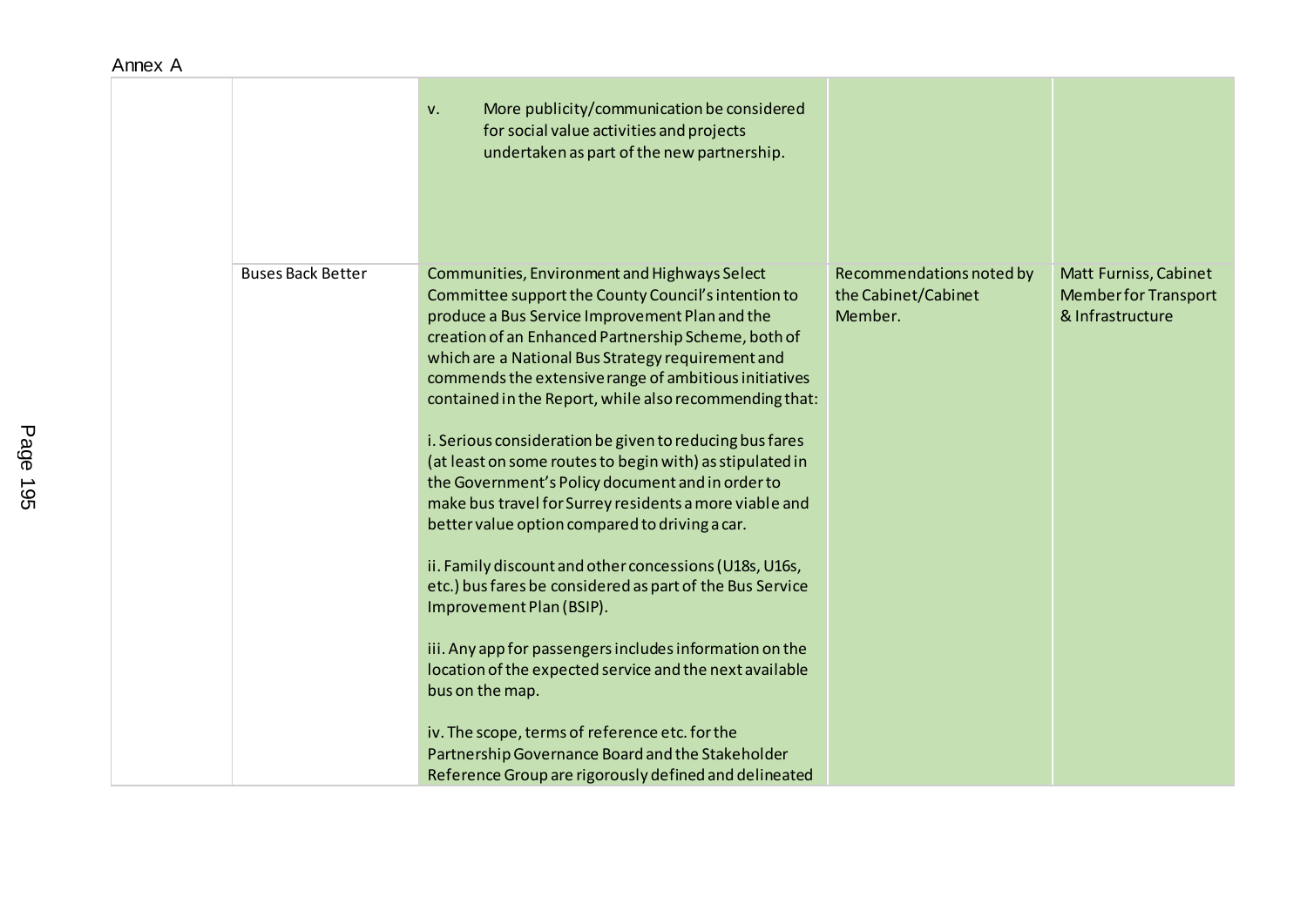| Annex A |                             |                                                                                                                                                                                                                                                                                                                                                                                                                                                                                                                                                                                                                                                                                                                                                                                                                                                                                                                   |        |                                                                          |
|---------|-----------------------------|-------------------------------------------------------------------------------------------------------------------------------------------------------------------------------------------------------------------------------------------------------------------------------------------------------------------------------------------------------------------------------------------------------------------------------------------------------------------------------------------------------------------------------------------------------------------------------------------------------------------------------------------------------------------------------------------------------------------------------------------------------------------------------------------------------------------------------------------------------------------------------------------------------------------|--------|--------------------------------------------------------------------------|
|         |                             | to help ensure the credibility and effectiveness of the<br><b>Enhanced Partnership.</b><br>v. Actively pursue the process, wherever possible, to<br>make all Surrey buses to run on non-fossil fuel.<br>vi. Better communication, awareness and publicity<br>campaign as part of the wider Greener Future piece.                                                                                                                                                                                                                                                                                                                                                                                                                                                                                                                                                                                                  |        |                                                                          |
|         | Safety Cameras in<br>Surrey | The Select Committee supports the proposed revisions<br>and specifically endorses the creation of the<br>"community concern" sites that may become eligible<br>for cameras but cautions that:<br>i. Any unrealistic expectations among residents are not<br>raised about new average speed cameras.<br>ii. In exploring alternative options before the use of<br>cameras in "community concern" areas, these options<br>themselves do not become a reason (costs etc.)<br>resulting in no decision is ever reached.<br>iii. Members should be able to request, wherever<br>appropriate, spot cameras for a community concern site<br>using their respective divisional highways allocation and<br>other sources without unnecessary constraints.<br>iv. A roadmap of the process and prioritisation of<br>requests-existing and new-be put in place and<br>communicated accordingly to all relevant stakeholders. | Noted. | Matt Furniss, Cabinet<br><b>Member for Transport</b><br>& Infrastructure |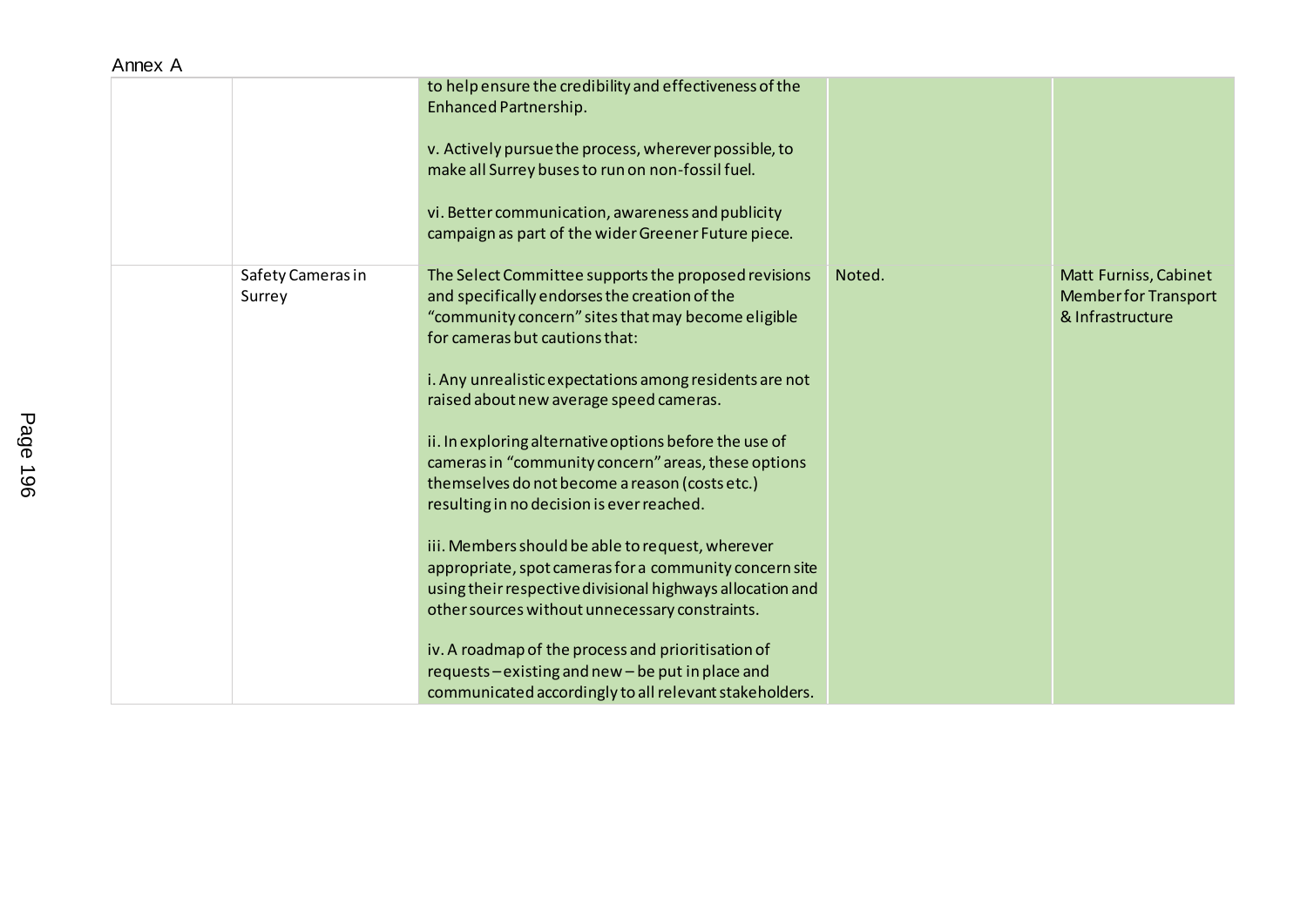| Annex A     |                       |                                                                                                          |                            |                                            |
|-------------|-----------------------|----------------------------------------------------------------------------------------------------------|----------------------------|--------------------------------------------|
| 15 December | Scrutiny of 2022/23   | Recommendations:                                                                                         | The recommendations were   | Matt Furniss, Cabinet                      |
| 2021        | Draft Budget and      | The Select Committee would like to seek assurances                                                       | compiled in a joint Select | <b>Member for Transport</b>                |
|             | Medium-Term Financial | from the Cabinet that the final 2022/23 budget has                                                       | Committee report to the    | & Infrastructure                           |
|             | Strategy to 2026/27   | adequate resources allocated to support the high                                                         | Cabinet on 18 January 2022 |                                            |
|             |                       | priority action plans and intended outcomes in                                                           | for their consideration.   | Leigh Whitehouse,                          |
|             |                       | relation to:                                                                                             |                            | <b>Deputy Chief Executive</b>              |
|             |                       |                                                                                                          |                            | & Executive Director                       |
|             |                       | a) Climate Change and Greener Futures Delivery                                                           |                            | for Resources                              |
|             |                       | Plans;                                                                                                   |                            |                                            |
|             |                       |                                                                                                          |                            | Anna D'Alessandro                          |
|             |                       | b) A shift to Local Transport Plan 4 and active                                                          |                            | Finance Director,                          |
|             |                       | travel; and                                                                                              |                            | Corporate &                                |
|             |                       |                                                                                                          |                            | Commercial                                 |
|             |                       | Recommendations of the Greener Futures<br>$\mathsf{C}$                                                   |                            |                                            |
|             |                       | Reference Group previously presented to                                                                  |                            | Katie Stewart,                             |
|             |                       | Cabinet.                                                                                                 |                            | <b>Executive Director for</b>              |
|             |                       |                                                                                                          |                            | Environment, Transport<br>& Infrastructure |
|             |                       | ii. Cabinet Memberto provide evidence in the final<br>budget to assure the committee that the additional |                            |                                            |
|             |                       | capacity planned for the Planning Enforcement                                                            |                            | Marie Snelling,                            |
|             |                       | Team is adequate and realises additional revenue in                                                      |                            | <b>Executive Director for</b>              |
|             |                       | terms of recovered costs.                                                                                |                            | Customer &                                 |
|             |                       |                                                                                                          |                            | Communities                                |
|             |                       | iii. Asks Cabinet to seriously consider a parallel carbon                                                |                            |                                            |
|             |                       | budget (carbon impact of the total budget) in                                                            |                            | <b>Mark Hak-Sanders</b>                    |
|             |                       | 2023/24 to be set alongside the financial budget so                                                      |                            | <b>Strategic Finance</b>                   |
|             |                       | the carbon emission implications of decisions as                                                         |                            | <b>Business Partner</b>                    |
|             |                       | well as the financial implications can be scrutinised                                                    |                            |                                            |
|             |                       |                                                                                                          |                            | Rachel Wigley,                             |
|             |                       | Request for information:                                                                                 |                            | Director Finance,                          |
|             |                       |                                                                                                          |                            | Insights & Performance                     |
|             |                       | a) A briefing note specific to this Select                                                               |                            |                                            |
|             |                       | Committee's remit, following the finance                                                                 |                            |                                            |
|             |                       | settlement, be circulated to the Select                                                                  |                            |                                            |
|             |                       | Committee as soon as possible.                                                                           |                            |                                            |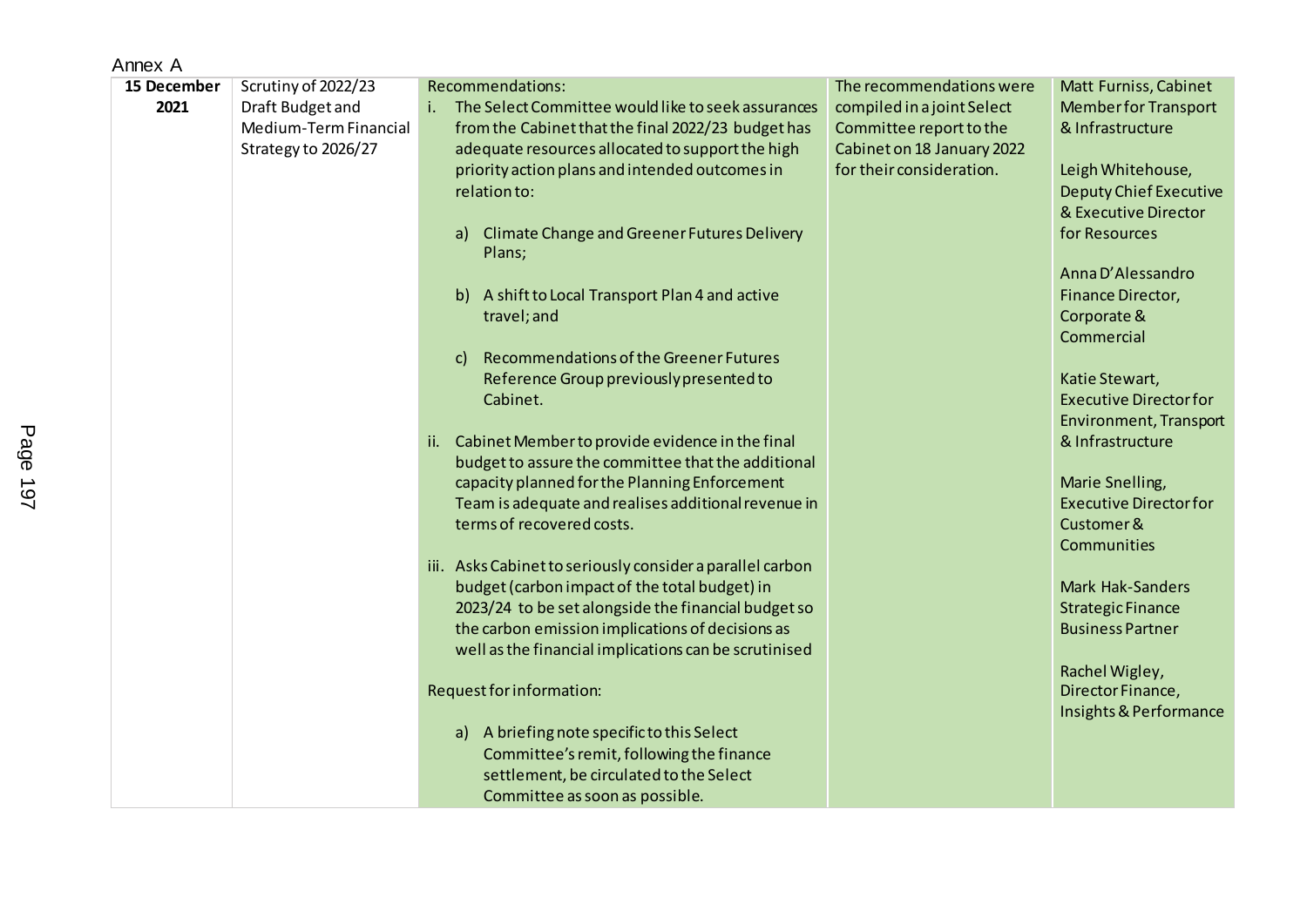|                                                                                                            | b) A service response note about a review of<br>budget efficiency in highways (i.e. resurfacing<br>machine).                                                                                                                                                                                                                                                                                                                                                                                                                                                                                                                                                                                                                                                                                                                                                                                                                                                                                                                                                                                                                                                                                            |                                                                                                                                                                                                                                                                         |                                                                                                                                 |
|------------------------------------------------------------------------------------------------------------|---------------------------------------------------------------------------------------------------------------------------------------------------------------------------------------------------------------------------------------------------------------------------------------------------------------------------------------------------------------------------------------------------------------------------------------------------------------------------------------------------------------------------------------------------------------------------------------------------------------------------------------------------------------------------------------------------------------------------------------------------------------------------------------------------------------------------------------------------------------------------------------------------------------------------------------------------------------------------------------------------------------------------------------------------------------------------------------------------------------------------------------------------------------------------------------------------------|-------------------------------------------------------------------------------------------------------------------------------------------------------------------------------------------------------------------------------------------------------------------------|---------------------------------------------------------------------------------------------------------------------------------|
| Economy and Growth:<br>Programme for Growth<br>(Including Levelling Up<br>White Paper and<br>County Deals) | Recommendations:<br>Enhancement and alignment of the publicly<br>$i_{\rm m}$<br>available Key Performance Indicators (KPIs) by the<br>service to better support the Surrey County<br>Council's strategic priority outcome of 'Growing a<br>sustainable economy from which everyone can<br>benefit' - some of the KPIs should have a shorter<br>timescale to assess and monitor progress with a<br>definition of what is meant by 'sustainable growth';<br>ii. A timely assessment of the implication for the<br>economic growth and greener futures agendas<br>should Surrey not be chosen for a pilot County Deal;<br>iii. A more explicit focus on how the County's<br>ambitious Economic Growth Strategy is an integral<br>component of its equally ambitious Climate Change<br>ambitions (the economic growth is consistent with<br>climate change, greener futures and net zero<br>ambitions of the Council);<br>iv. Identification, awareness and reporting of who is<br>responsible for delivery and monitoring (Paragraph<br>29 of the report) the impact of the performance;<br>v. A further report to the Communities, Environment<br>and Highways Select Committee to include updates<br>on: | The Select Committee<br>recommendations were<br>noted by the Cabinet<br><b>Member and the Executive</b><br>Director present at the<br>meeting. Subsequently they<br>were formally conveyed to<br>Cabinet on 22 February 2022<br>and their response can be<br>found here | Tim Oliver, Leader of<br>the Council<br>Michael Coughlin<br><b>Executive Director</b><br>Partnerships,<br>Prosperity and Growth |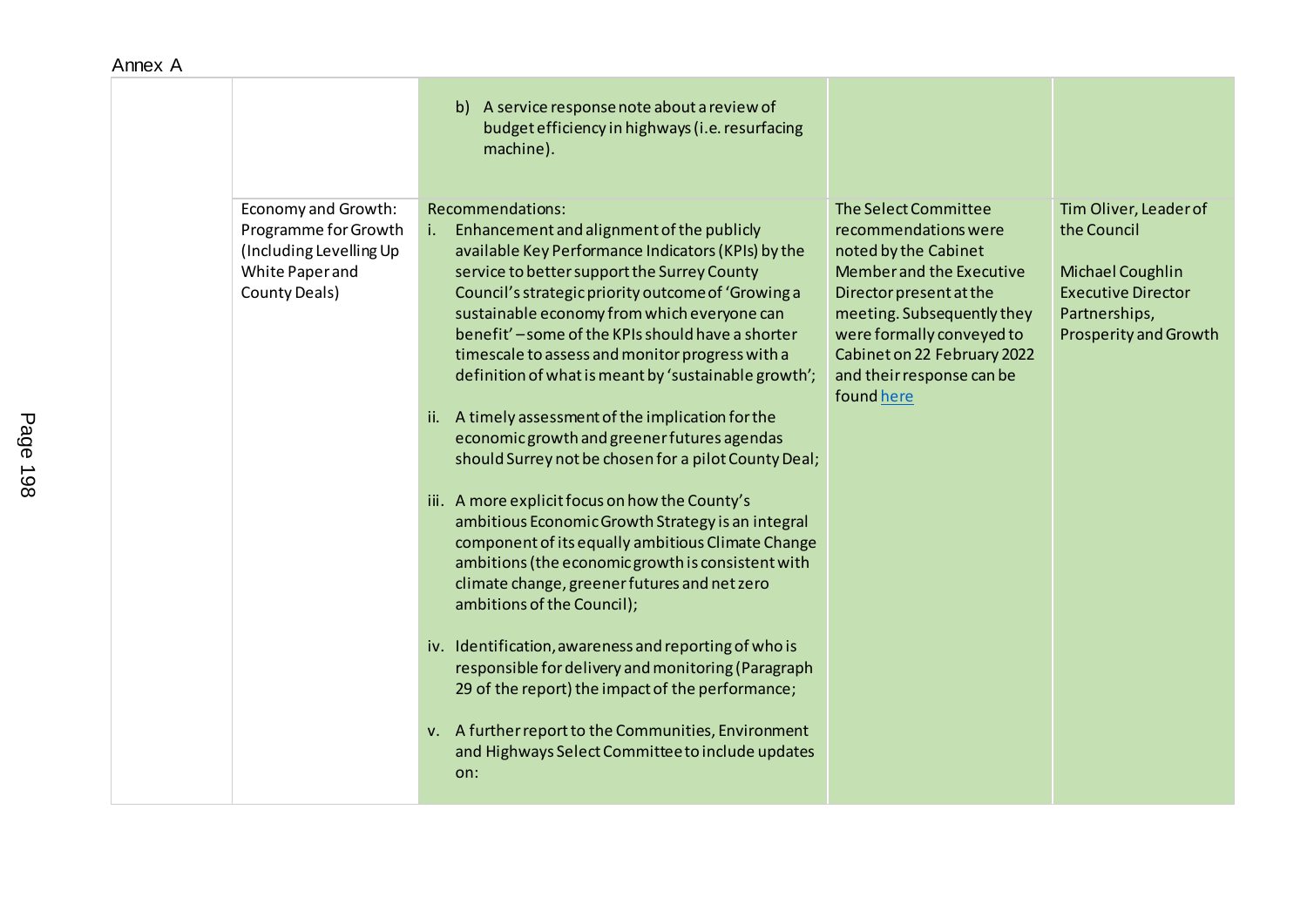| a. Detailed information following the publication<br>of the Levelling Up White Paper;                                                                                                     |  |
|-------------------------------------------------------------------------------------------------------------------------------------------------------------------------------------------|--|
| b. LEP review and future course of action;                                                                                                                                                |  |
| c. Specific information and clarity about the<br>delivery and monitoring aspects, including<br>publicly available keyperformance indicators to<br>assess and monitor progress;            |  |
| d. How the Council holds economic ambitions and<br>priority objectives and climate change<br>ambitions and priority objectives in balance, to<br>ensure a sustainable economy for Surrey. |  |
| e. Feedback and lessons about the<br>highways/regeneration pilots (e.g. Horley,<br>Staines, Farnham etc.)                                                                                 |  |
| 5G roll-out and communication with local<br>f.<br>stakeholders including Members and small<br>businesses;                                                                                 |  |
| g. Progress on discussion with Hampshire County<br><b>Council and on Economic Prosperity Board;</b>                                                                                       |  |
| h. Any other relevant update relating to County<br>Deal, LEP review, economy and growth,<br>including response to aforementioned points 1-<br>4;                                          |  |
| Request for information/action:<br>a) Request for the Cabinet to share reports<br>presented to The Growth Board to the Select<br>Committee.                                               |  |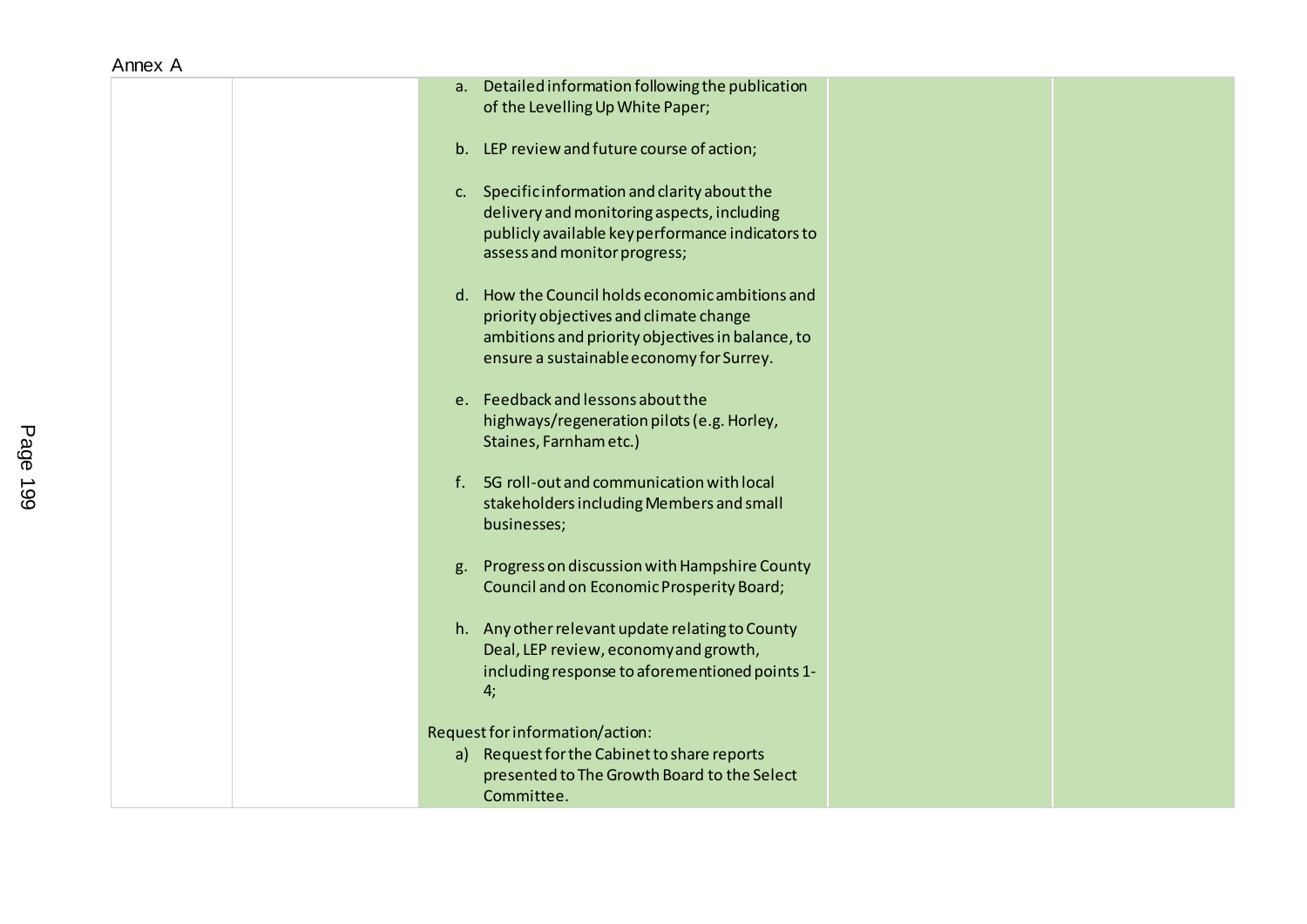| Annex A |  |
|---------|--|
|         |  |

|                    |                                                                                                                                         | Officers to share details of the Innovation Loan<br>$\mathbf{b}$<br>Fund when they are ready.                                                                                                                                                                                                                         |                                                                                                                                                                                                                                                                                                                    |                                                                                                                                                              |
|--------------------|-----------------------------------------------------------------------------------------------------------------------------------------|-----------------------------------------------------------------------------------------------------------------------------------------------------------------------------------------------------------------------------------------------------------------------------------------------------------------------|--------------------------------------------------------------------------------------------------------------------------------------------------------------------------------------------------------------------------------------------------------------------------------------------------------------------|--------------------------------------------------------------------------------------------------------------------------------------------------------------|
|                    | <b>Surrey Public Mortuary</b>                                                                                                           | Recommendations:<br>Appreciates the progress that has been made in<br>i.<br>developing the business case, especially the<br>partnership with the Surrey NHS hospital trusts and<br>the University of Surrey;                                                                                                          | The service noted the<br>recommendations.                                                                                                                                                                                                                                                                          | Steve Owen-Hughes,<br><b>Director, Community</b><br>Protection &<br>Emergencies                                                                              |
|                    |                                                                                                                                         | ii. Work in partnership with appropriate local<br>educational institutes to encourage participation,<br>involvement and take up in this discipline;                                                                                                                                                                   | Future plans will be<br>developed and attendance at<br>further and higher education<br>establishments will be scoped<br>once development of the<br>public mortuary have moved<br>forward.                                                                                                                          |                                                                                                                                                              |
|                    |                                                                                                                                         | iii. Supports the adoption of Option 4;                                                                                                                                                                                                                                                                               |                                                                                                                                                                                                                                                                                                                    |                                                                                                                                                              |
| 21 January<br>2022 | <b>Surrey Fire and Rescue</b><br>Service Report on Her<br>Majesty's Inspectorate<br>of Fire and Rescue<br>Services Inspection<br>Report | Recommendations<br>Welcomes the notable improvements in the<br>i.<br>Service's performance as reflected in the<br>Inspectorate's Report and expresses its<br>expectation that progress should accelerate and<br>intensify such that it improves on its<br>performance from the 2021 report at the next<br>inspection. | An Inspection Improvement<br>Plan is currently in<br>development and will be<br>shared with the Select<br>Committee at the next<br>meeting. Progress will<br>continue to be monitored<br>and the service welcomes the<br>scrutiny that the Select<br>Committee will bring to<br>support continuous<br>improvement. | Kevin Deanus,<br><b>Cabinet Member for</b><br><b>Community Protection</b><br>Steve Owen-Hughes,<br><b>Director, Community</b><br>Protection &<br>Emergencies |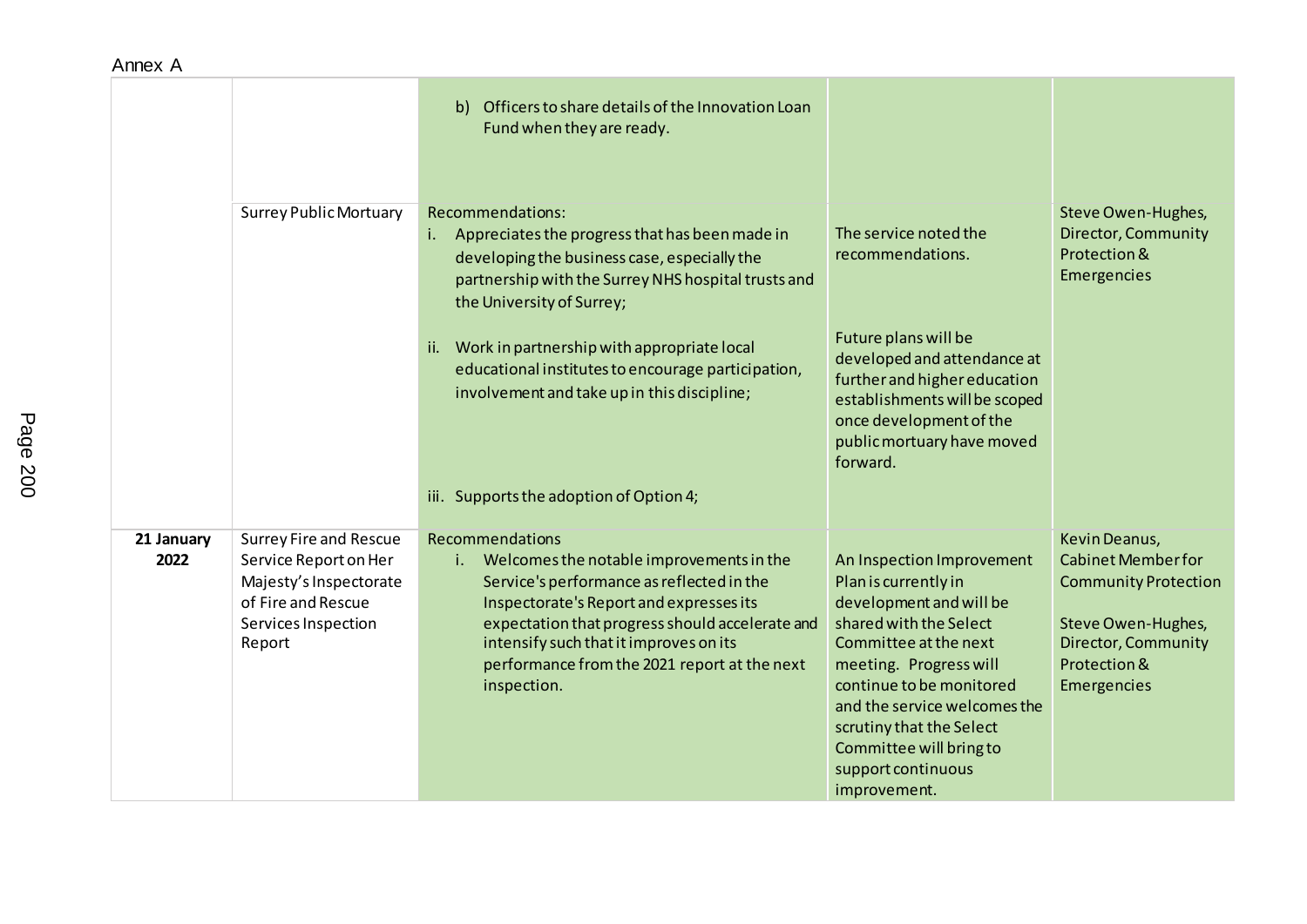| ii. Asks to be informed at regular intervals (bi-<br>annually or sooner if possible) about the timings<br>and components of the Updated Improvement<br>Plan, with the Plan included in the future<br>update to the Select Committee.                          | The service will be presenting<br>a paper on the Inspection<br>Improvement Plan and<br>progress against the actions<br>to the Select Committee on 6<br>October 2021.                                                                                                                                                       |
|---------------------------------------------------------------------------------------------------------------------------------------------------------------------------------------------------------------------------------------------------------------|----------------------------------------------------------------------------------------------------------------------------------------------------------------------------------------------------------------------------------------------------------------------------------------------------------------------------|
| iii. Urges the Service to address where the ratings<br>declined from good to require improvement.                                                                                                                                                             | The Inspection Improvement<br>Plan will address all areas<br>requiring improvement. In<br>addition, a plan to continue<br>and develop this work for<br>areas rated 'good' is to be<br>developed further.                                                                                                                   |
| iv. Recommends the Service to have a major focus<br>on further improving and addressing staff<br>concerns and aspirations, and for credible<br>mechanisms to measure success of its<br>initiatives.                                                           | The service is committed to<br>addressing staff concerns and<br>aspirations. Feedback is<br>collected from engagement<br>sessions with teams within<br>the service, providing<br>updates for staff through the<br>staff newsletter. Both<br>qualitative and quantitative<br>measures are being used to<br>measure success. |
| v. Recommends the Service to continue to explore<br>more effective ways to communicate (including<br>the use of appropriate social media channels) in<br>order to highlight its improvements,<br>achievements, prevention messaging as well as<br>challenges. | <b>Surrey Fire and Rescue</b><br><b>Service's Communications</b><br>Team has grown the service's<br>social media channels have<br>grown resulting in an<br>monthly infographic being<br>produced to highlight                                                                                                              |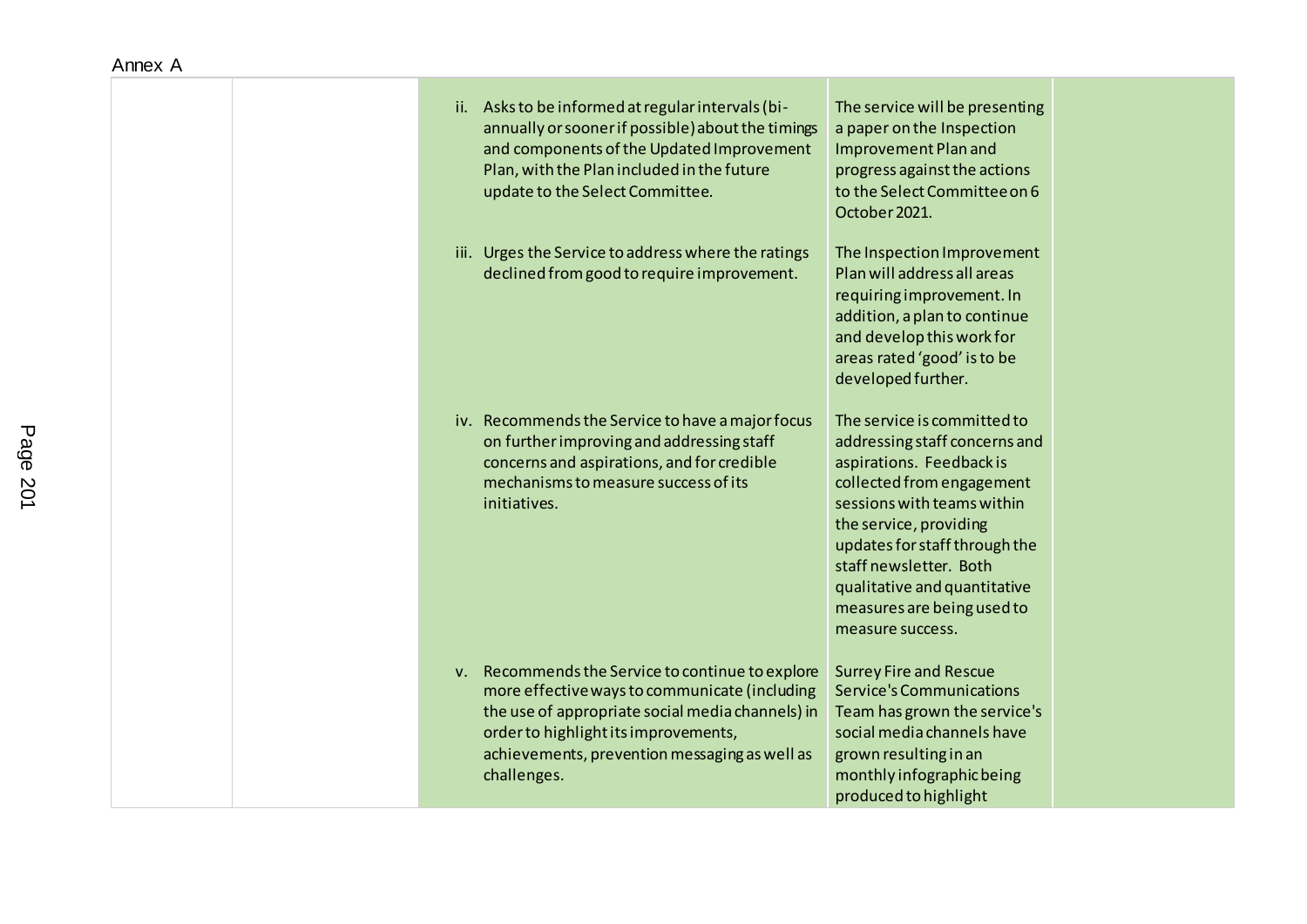|                                                                                                       |                                                                                                                                                                                                                                                                                                                                                                                                                                                                                            | operational and<br>prevention/protection<br>achievements in the previous<br>month. Communications are<br>continually evaluated.                                                                                                                                                                                                                            |                                                                                                                                                                                                                       |
|-------------------------------------------------------------------------------------------------------|--------------------------------------------------------------------------------------------------------------------------------------------------------------------------------------------------------------------------------------------------------------------------------------------------------------------------------------------------------------------------------------------------------------------------------------------------------------------------------------------|------------------------------------------------------------------------------------------------------------------------------------------------------------------------------------------------------------------------------------------------------------------------------------------------------------------------------------------------------------|-----------------------------------------------------------------------------------------------------------------------------------------------------------------------------------------------------------------------|
| Surrey Electric Vehicle<br>Public Chargepoints<br>Progress and Preferred<br><b>Procurement Option</b> | Recommendations:<br>Asks Cabinet Member to consider<br>i.<br>postponement of the 25 January Cabinet report<br>titled 'Surrey Public Electric Vehicle Chargepoint<br>Procurement Plan's o that issues raised by the<br>Members of the Select Committee can be<br>considered and reflected in the final report<br>presented to Cabinet.<br>Requests a further information update report<br>ii.<br>be presented to the Select Committee meeting<br>at its special meeting on 7 February 2022. | <b>Following the Select</b><br>Committee meeting, the<br>wording of the Cabinet report<br>had been revised such that<br>the Chair and Vice Chairs<br>believe it now addresses the<br>concerns raised by the Select<br>Committee and a further<br>information update report<br>will be presented to the<br>Select Committee on 7<br>February, as requested. | Matt Furniss, Cabinet<br><b>Member for Transport</b><br>and Infrastructure<br>Katie Stewart,<br><b>Executive Director for</b><br>Environment, Transport<br>& Infrastructure                                           |
| <b>Community Recycling</b><br><b>Centre Policy Changes</b>                                            | In supporting all three policy changes listed in the<br>report, the Select Committee:<br>Asks the Cabinet Member to consider joint<br>i.<br>agreements with neighbouring authorities to<br>facilitate and help residents in using the nearby<br>recycling centres/facilities that might fall under<br>other local authorities;                                                                                                                                                             | The Service will continue to<br>seek opportunities for joint<br>agreements with<br>neighbouring authorities<br>wherever this is possible, in<br>addition to those already in<br>place with West Sussex<br><b>County Council and the Royal</b><br>Borough of Windsor and<br>Maidenhead                                                                      | Marissa Heath,<br><b>Cabinet Member for</b><br>Environment<br>Katie Stewart,<br><b>Executive Director for</b><br>Environment, Transport<br>& Infrastructure<br>Carolyn McKenzie,<br><b>Director of</b><br>Environment |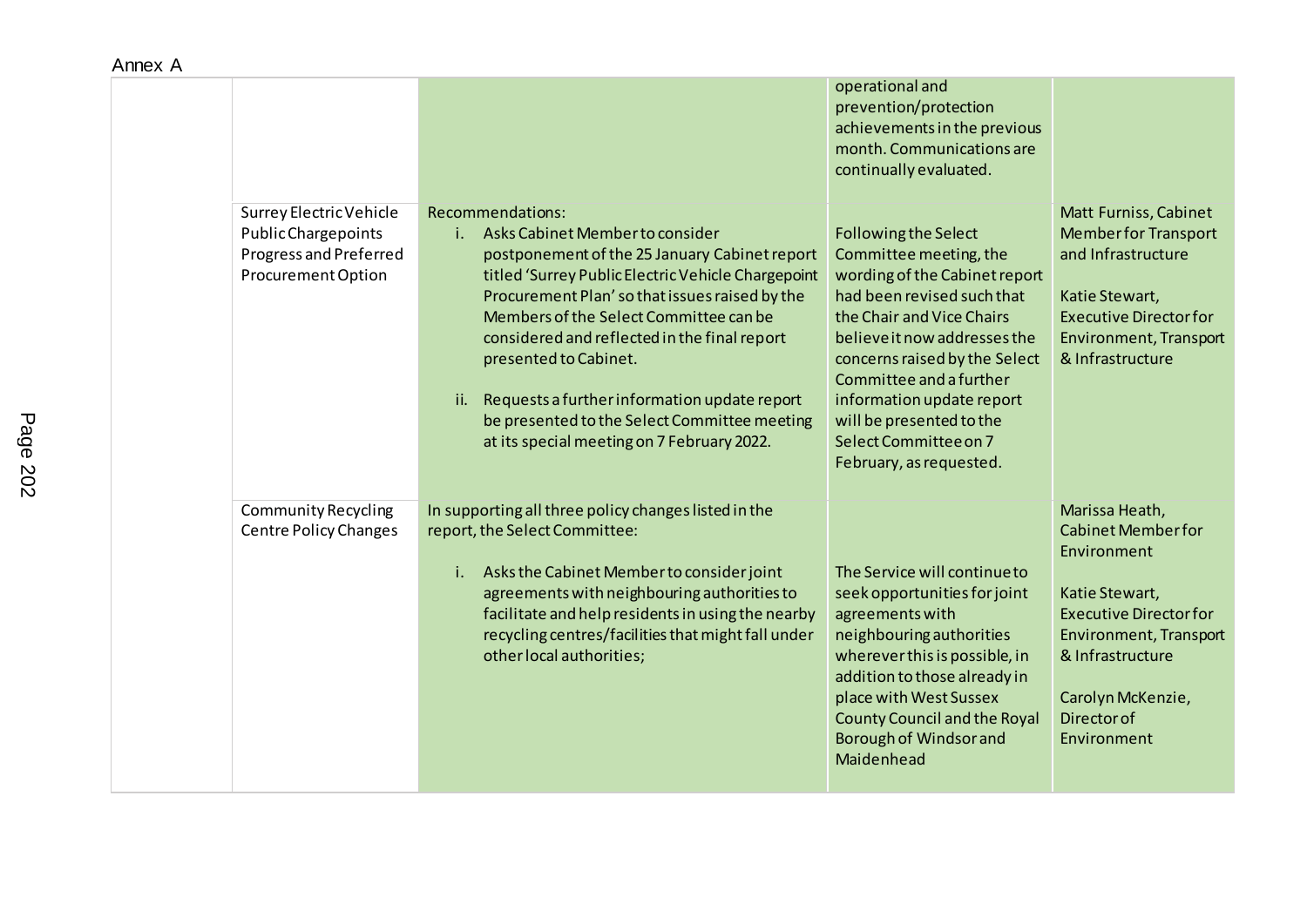| 1111011            |                                                  |                                                                                                                                                                                                                                                                                                                                                                                                                                                                                                                                                                                                                                                            |                                                                                                                                                                                                                                                                                                                                                                                                                                                                     |                                                                                                                                                                                                                                                        |
|--------------------|--------------------------------------------------|------------------------------------------------------------------------------------------------------------------------------------------------------------------------------------------------------------------------------------------------------------------------------------------------------------------------------------------------------------------------------------------------------------------------------------------------------------------------------------------------------------------------------------------------------------------------------------------------------------------------------------------------------------|---------------------------------------------------------------------------------------------------------------------------------------------------------------------------------------------------------------------------------------------------------------------------------------------------------------------------------------------------------------------------------------------------------------------------------------------------------------------|--------------------------------------------------------------------------------------------------------------------------------------------------------------------------------------------------------------------------------------------------------|
|                    |                                                  | To minimise longer travel; environmental<br>ii.<br>impact; and to encourage more recycling, asks<br>the Cabinet member to explore whether the<br>Surrey County Council Recycling Centres should<br>extend their opening times and days to cover<br>the whole week; and consider developing<br>pedestrian access to recycling facilities in<br>future; and<br>iii. Asks that the Service put in place a mechanism<br>whereby local residents can register online to<br>comply with these changes as opposed to only<br>being able to do so onsite - and often only after<br>sitting in a long queue.                                                        | The extension of current<br>opening hours and days will<br>be investigated as part of<br><b>Surrey County Councils waste</b><br>contract re-procurement in<br>2024.<br>Once the proposed system of<br>registrations have taken<br>effect investigations will take<br>place into further<br>development and the<br>possible implementation of a<br>resident registration system<br>using the automatic number<br>plate recognition (ANPR)<br>cameras to monitor use. |                                                                                                                                                                                                                                                        |
| 7 February<br>2022 | Local and Joint<br>Committee Highway<br>Function | The Select Committee, in principle, support the<br>recommendations in the draft Cabinet report titled<br>'Local and Joint Committee (LC/JC) Highway Function'<br>subject to the following areas being addressed:<br>i.<br>All references to Community Network Approach<br>(CNA) in the Cabinet report be removed. [Any<br>future CNA proposal needs to be fully<br>developed first with a draft provided to<br>Members for their comments and feedback].<br>County wide Integrated Transport Scheme (ITS)<br>ii.<br>funding is apportioned using the same<br>methodology used previously which is a top<br>slice of £100,000 to districts and boroughs and | The recommendations were<br>noted by the relevant Cabinet<br>Members and directorates<br>who were present at the<br>meeting. Recommendations<br>were formally conveyed to<br>the Cabinet on 22 February<br>2022 who provided their<br>response here                                                                                                                                                                                                                 | Matt Furniss,<br><b>Cabinet Member for</b><br><b>Transport and</b><br>Infrastructure<br>Mark Nuti,<br><b>Cabinet Member for</b><br><b>Communities</b><br>Katie Stewart,<br><b>Executive Director for</b><br>Environment, Transport<br>& Infrastructure |